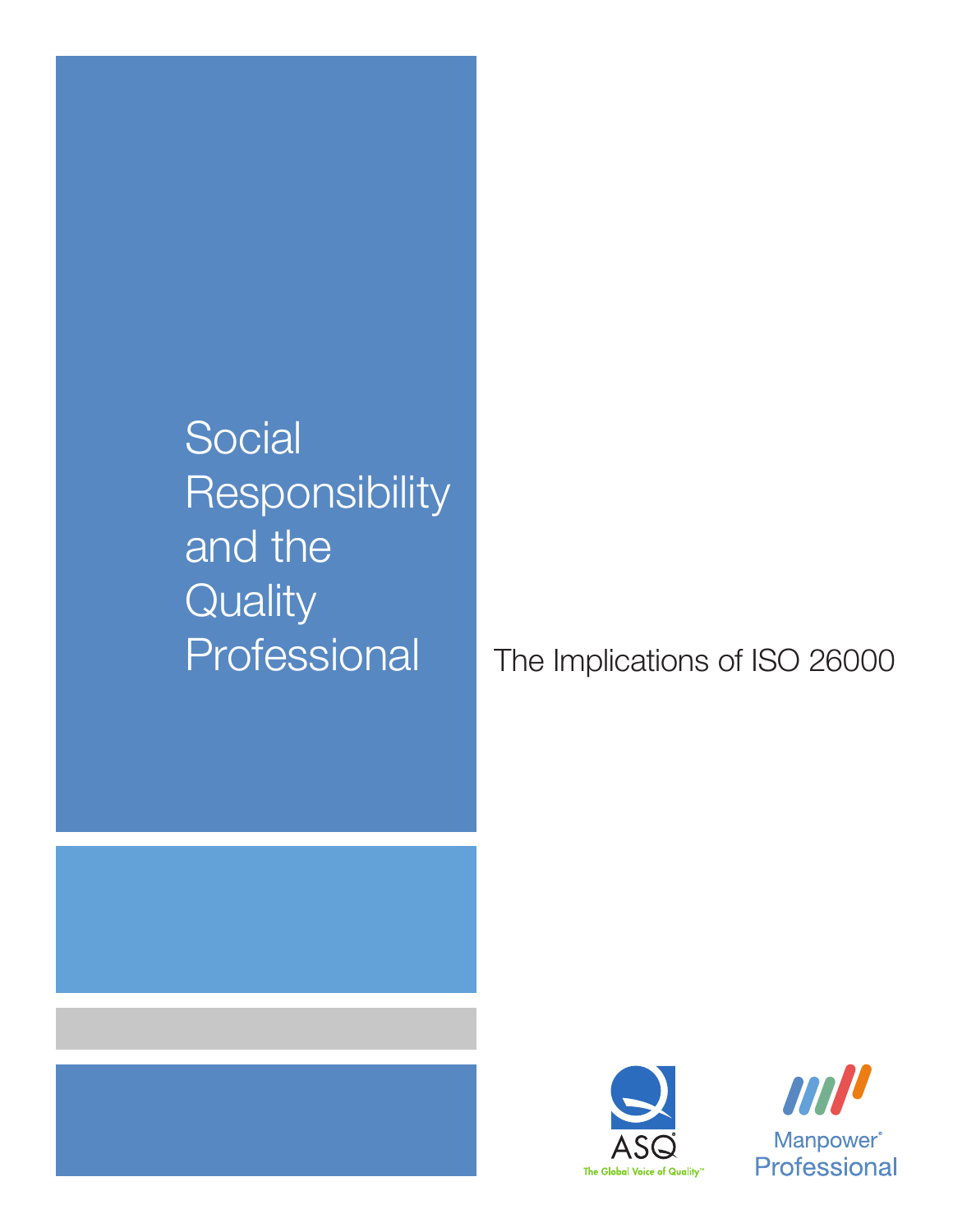# Social Responsibility and the Quality Professional: The Implications of ISO 26000

# Table of Contents

| ISO 26000 and the Definition of Social Responsibility 2                          |
|----------------------------------------------------------------------------------|
| Results of Social Responsibility. 3                                              |
| Principles of Social Responsibility<br>and Their Application to Core Subjects. 4 |
|                                                                                  |
| Advancing a Social Responsibility Strategy With Quality 11                       |
|                                                                                  |
|                                                                                  |
|                                                                                  |
|                                                                                  |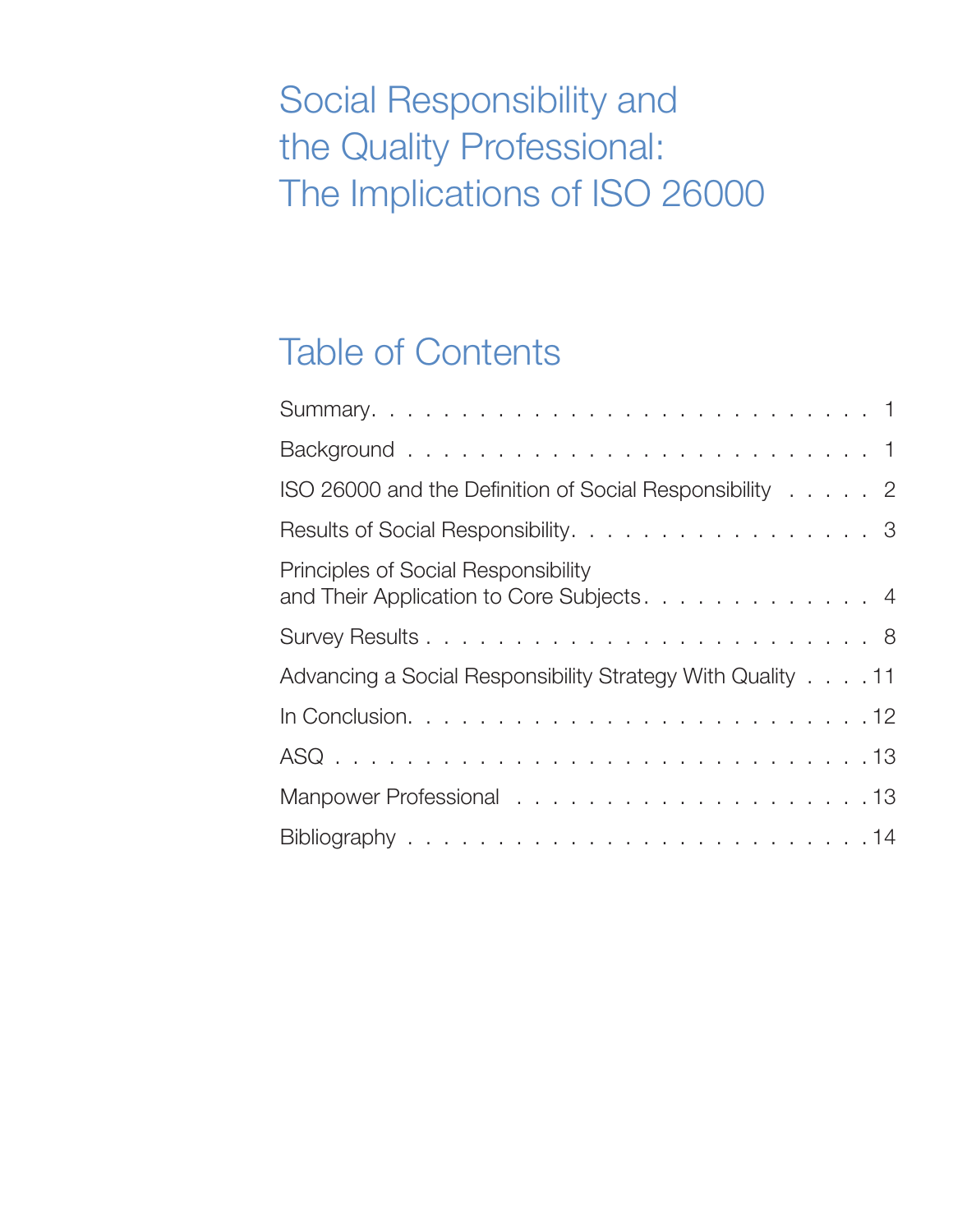## **Summary**

While the importance of corporate social responsibility is generally accepted, there are as many definitions of social responsibility as there are organizations. This may explain why, in a recent ASQ survey, 40 percent of respondents noted that they are only "somewhat familiar" or "not really familiar" with the concept of social responsibility. The new standard ISO 26000: Guidance on social responsibility offers a definition of what it means to be a socially responsible organization and why it is important that companies adopt this position. 1 Because of their role and expertise, quality professionals can be of great assistance in advancing a corporate strategy that has both socially-focused and bottom-line benefits. This paper reviews key elements of the new standard to enhance understanding and explore its implications for quality professionals.

This paper and its related survey are the result of a collaborative effort between ASQ and Manpower Professional.

### **Background**

Organizations increasingly view their success as intimately tied to the success of the environments and communities within which they operate. More and more, attention is being brought to the impact or potential impact caused, and the positive influence that can be exerted within a global marketplace of limited resources and increasing need. The urgency of this attention is clear.

- More than three-quarters of the world's people live in nations that are ecological debtors - their national consumption has outstripped that country's biocapacity.<sup>2</sup>
- Our global footprint exceeds the world's capacity to regenerate by about 30 percent. If demands on the planet continue at the same rate, by the mid-2030s we will need the equivalent of two planets to maintain our lifestyles.<sup>2</sup>

The requirement for corporate attention to this issue has been reinforced by stakeholders, aided by the ease of access to information. The Dow Jones Sustainability Index, websites like GoodGuide.com, and even Walmart's initiative to have its suppliers provide sustainability data on their products<sup>3</sup> have increased stakeholder power. A 2010 study by IBM, in fact, showed that 83 percent of CEOs believe customers will expect an increasing focus on social responsibility. 4

These demands can offer competitive advantage when used to propel innovation, better use of resources, enhanced productivity, and increased customer choice. Because of their knowledge and role, quality professionals can play an important part in bringing the opportunities of social responsibility to fruition and driving them across the value chain. In fact, in the 2008 ASQ Futures Study, social responsibility was elevated to the second leading force of change in quality.<sup>5</sup> At the ASQ Social Responsibility Think Tank held in Milwaukee, WI in 2009, participants from a variety of industries agreed that while essential, most organizations did not have a strategic roadmap for success in this area.

As this drive continues to gather speed, it will be advantageous for organizational leaders and quality professionals to partner on the twin organizational objectives of social impact and bottom-line growth to drive sustainable organizational success.

An organization's performance in relation to the society in which it operates and to its impact on the environment has become a critical part of measuring its overall performance and its ability to continue operating effectively.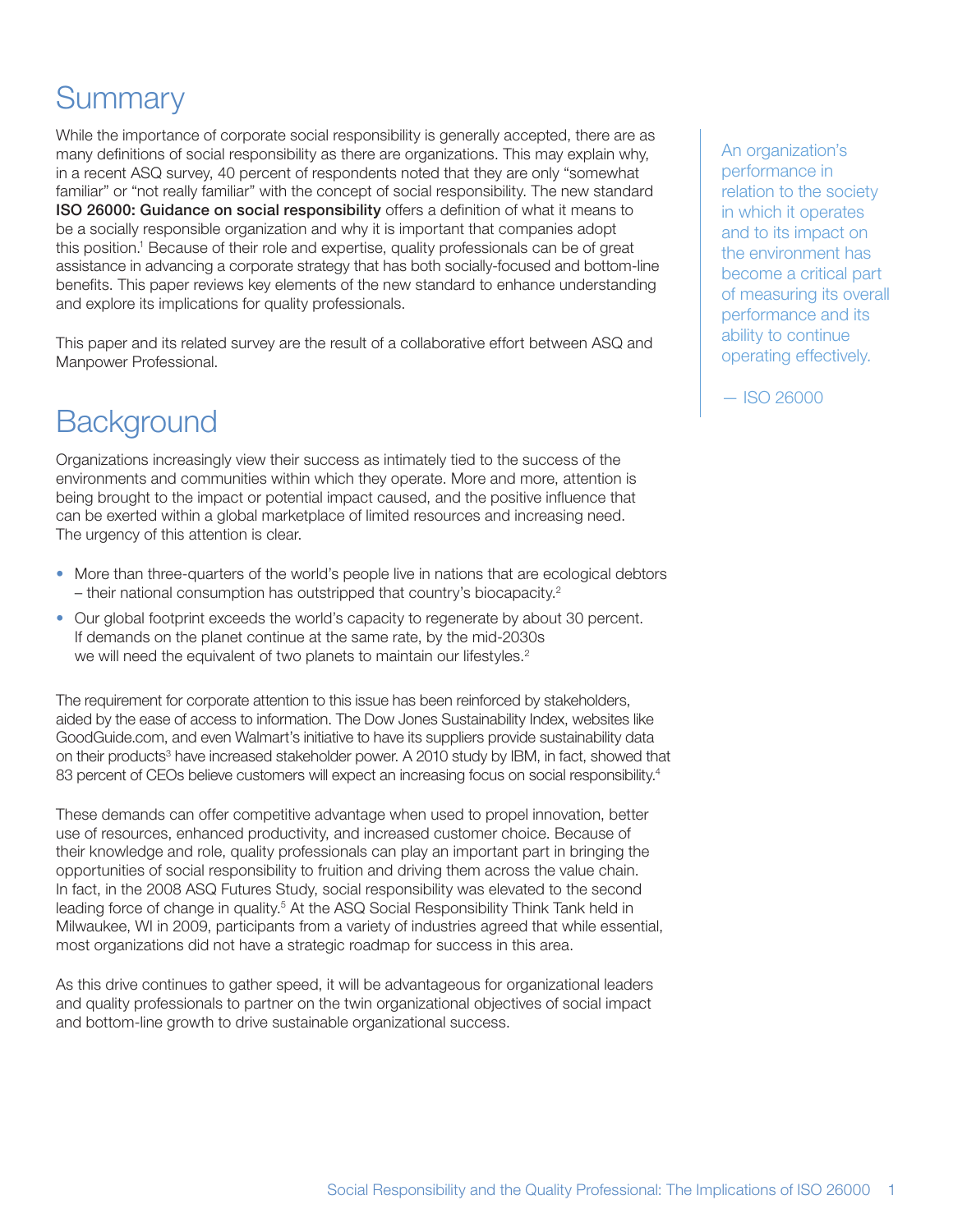## ISO 26000 and the Definition of Social Responsibility

To bring focus to and offer a general roadmap for social responsibility, experts from more than 75 countries came together to develop ISO 26000: Guidance on social responsibility, released November 2010. The standard provides a common vernacular and outlines key areas of impact. ASQ assumed a major leadership role in the endeavor by serving as the U.S. Technical Advisory Group administrator.

In ISO 26000, social responsibility is described as a multi-faceted approach that, like quality, should be integrated into all aspects of how a company conducts its business:

Social responsibility is the responsibility of an organization for the impacts of its decisions and activities on society and the environment, through transparent and ethical behavior that:

- Contributes to sustainable development, including the health and the welfare of society;
- Takes into account the expectations of stakeholders;
- Is in compliance with applicable law and consistent with international norms of behavior; and
- Is integrated throughout the organization and practiced in its relationships.

According to ISO 26000, social responsibility is not merely a "neutralizing" action applied at the end of production/distribution to fix what has been generated or displaced. Rather, it is a proactive mind-set that should be incorporated across all levels of planning, execution, and stakeholder interaction.

ISO 26000 acknowledges that applying a lens of social responsibility can be complex. Competing priorities, cultural differences, and other unique variables can create a muddied picture concerning "right" action. The document makes clear, however, that "a situation's complexity should not be used as an excuse for inaction," and that companies should proceed in good faith, applying the seven principles of socially responsible behavior as outlined in the standard (and discussed later in this paper): accountability, transparency, ethical behavior, respect for stakeholder interests, respect for the rule of law, respect for international norms of behavior, and respect for human rights.

The essential characteristic of social responsibility is the willingness of an organization to incorporate social and environmental considerations in its decision-making and be accountable for the impacts of its decisions and activities on society and the environment.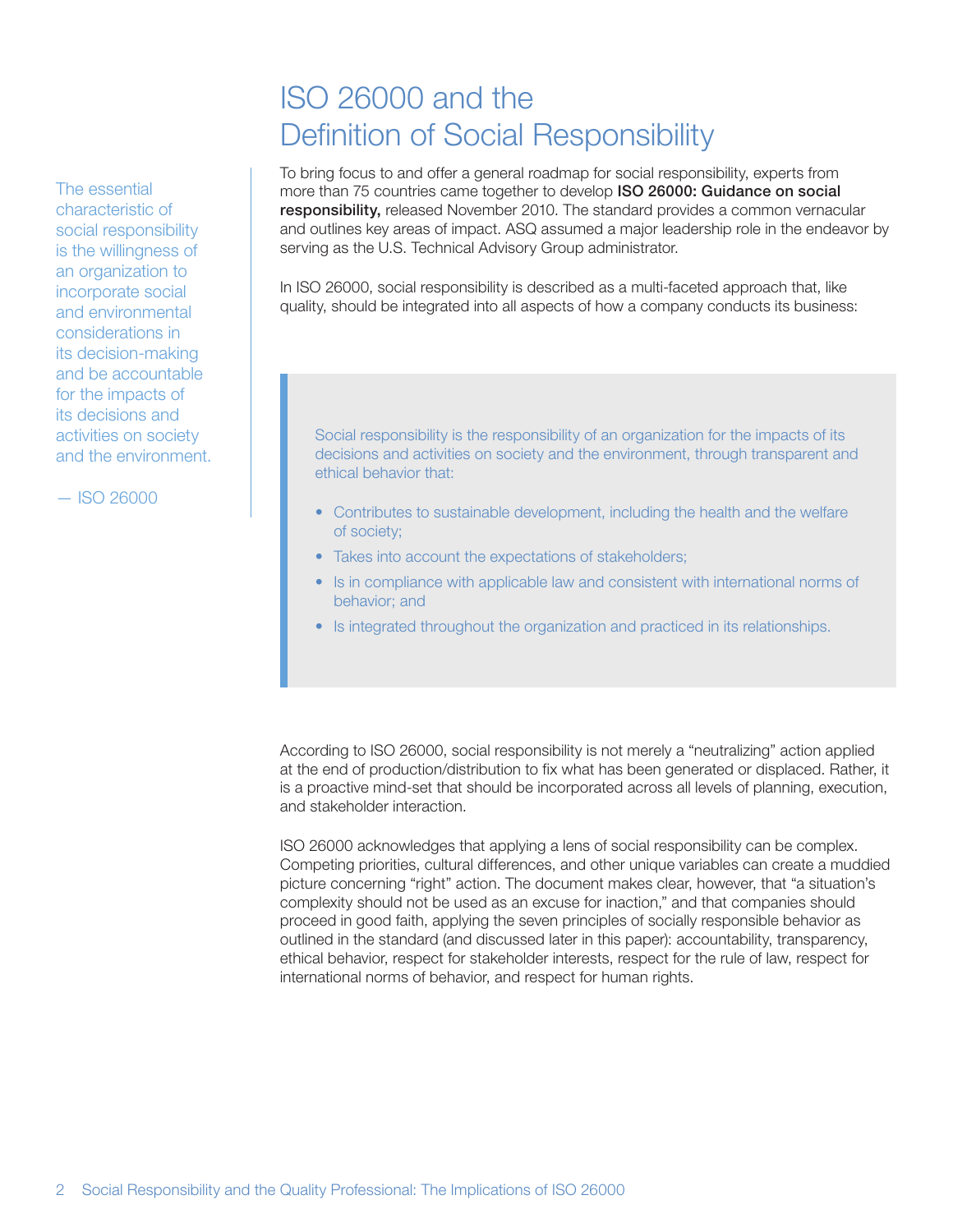## Results of Social Responsibility

As a strategic driver, social responsibility holds the promise of doing good while contributing to the overall health of the organization. ISO 26000 defines the benefits of social responsibility to be that it promotes:

- Better decision making, knowledge of risks, and risk management.
- Public trust and strong organizational reputations.
- Competitive strength, including access to finance and "preferred partner status."
- Positive stakeholder relationships.
- Innovation through exposure to new perspectives and contact with a diverse range of stakeholders.
- Employee safety, loyalty, and morale.
- Employee recruitment and retention efforts.
- Bottom-line savings due to increased efficiency of resource utilization, decreased waste, and reuse of valuable by-products.
- Reliability and fairness of transactions, fair trade, and the absence of corruption.
- Long-term viability of the organization though sustainable natural resources and environmental services.
- Public good, civil society, and institutions.

### Doing Well by Doing Good

- MillerCoors' partnership with The Nature Conservancy helps protect the Silver Creek Watershed in Idaho by helping farmers, including MillerCoors' barley farmers, increase the efficiency of their irrigation systems, increase water conservation, and improve water quality. 6
- In response to the devastation brought by the tsunami in the Indian Ocean in 2004, Manpower opened two vocational training centers in southeast India. The centers helped to propel economic recovery and develop an emerging market for Manpower. 6
- At Berea College in Kentucky, some 60 acres of the college's 400 acres of land is set aside for organic farming which is used as both a teaching tool and a local food supply. 7
- Following the 2008 earthquake in Sichuan, China, Cisco committed to assist in its rebuilding. By leveraging information and communications technology, Cisco and its partners are building innovative models of 21st century healthcare and education that improve the local area and can be scaled across China, if not globally. 7

An organization's performance in relation to the society in which it operates and to its impact on the environment has become a critical part of measuring its overall performance and its ability to continue operating effectively.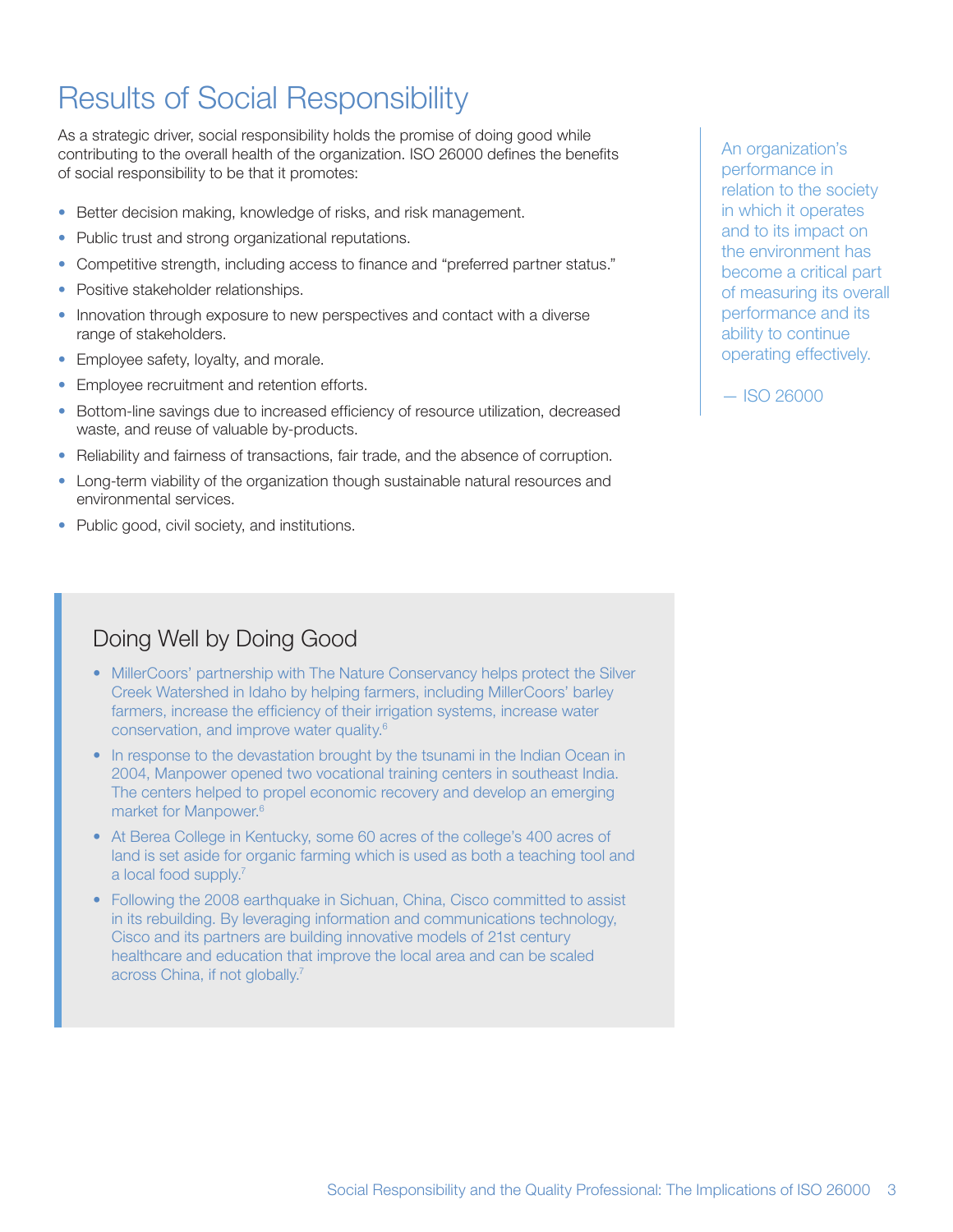Many strategies that meld business and social/environmental goals are likely to involve quality professionals. According to the State of Corporate Citizen Survey by the Boston College Center for Corporate Citizenship. 8

- 72 percent of companies reduce costs by improving materials efficiency.
- 52 percent design and offer sustainable products or services.
- 41 percent design products and services that take into consideration impacts throughout the life cycle.
- 43 percent advise their customers about sustainable choices of products/services.
- 31 percent offer products that are certified and labeled as environmentally friendly or sustainable.

Many of these efforts are paying off in a number of way. Research conducted by Ipsos MORI for Business in the Community (BITC) – a UK-based charity – compared shareholder return between 33 companies that had participated in the BITC Corporate Responsibility (CR) Index each year between 2002 and 2007, and are listed on the London Stock Exchange, with the FTSE 350 (the 350 largest companies listed on the London Stock Exchange). Analysis revealed companies focused on social responsibility (as underscored by their regular participation in the CR Index), outperformed the comparison group in total shareholder return by 3.3 to 7.7 percent each year.<sup>9</sup>

A follow-up study conducted in 2010 showed that in 2008, companies were equally impacted by the financial crisis. In 2009, however, those companies that had consistently participated in the CR Index recovered more quickly than the comparison group, providing an average shareholder return 10 percentage points higher. 9

### Principles of Social Responsibility and Their Application to Core Subjects

ISO 26000 lays out seven principles that serve as the foundation for socially responsible behavior. It is encouraged that these principles be applied across all organizational activities. Organizational leaders and quality professionals should serve as advocates for their constant application.

#### **Accountability**

An organization is answerable to those affected by its decisions and activities, as well as to society in general, for the overall impact on society and its decisions and activities.

#### **Transparency**

An organization should disclose, in a clear, accurate manner and to a reasonable and sufficient degree, the policies, decisions, and activities for which it is responsible, including known and likely impacts.

#### Ethical behavior

An organization's behavior should be based on the ethics of honesty, equity, and integrity.

Social responsibility, however, also entails actions beyond legal compliance and the recognition of obligations to others that are not legally binding. These obligations arise out of widely shared ethical and other values.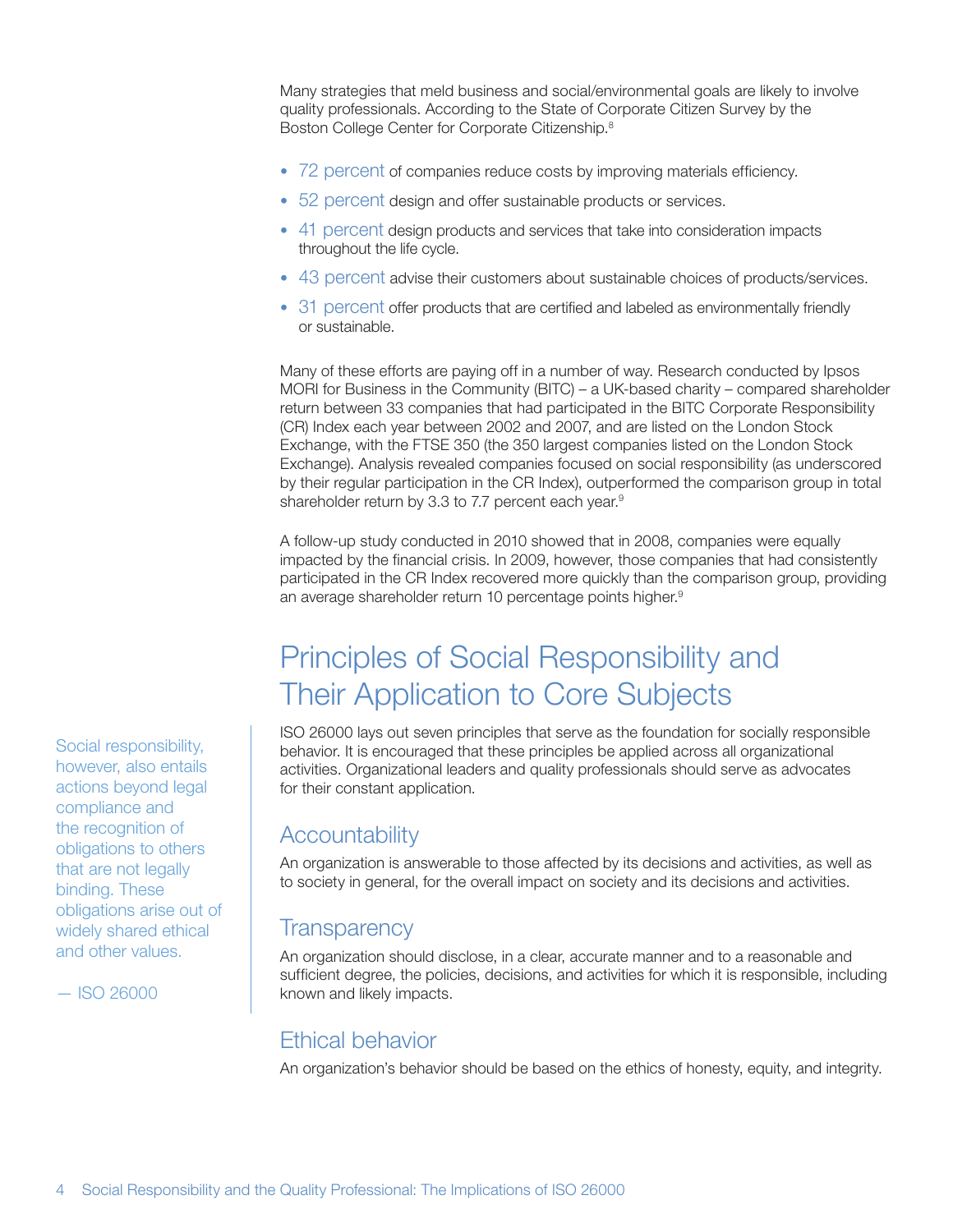#### Respect for Stakeholder Interests

In addition to owners, members, and customers or constituents, other individuals or groups may also have rights, claims, or specific interests that should be taken into account.

#### Respect for the Rule of Law

An organization is to comply with all applicable laws and regulations.It informs those within the organization of their obligation to observe and to implement measures.

#### Respect for International Norms of Behavior

An organization respects international norms of behavior while adhering to the principle of respect for the rule of law. An organization should not stay silent in response to or benefit from wrongful acts.

#### Respect for Human Rights

An organization respects and fosters rights set out in the International Bill of Human Rights. This includes situations where human rights are not protected.

ISO 26000 then applies those principles to seven "core subjects" that describe socially responsible areas of activity or focus.

Taking a closer look at each of these seven core subjects, it is clear that quality professionals can play an invaluable role in advancing social responsibility goals that deliver bottom-line results by applying their expertise of such tools as 5S, kaizen, lean, Six Sigma, cause analysis and decision matrices.

#### Core Subject: Organizational Governance

*Organizational governance is defined as the system by which an organization makes and implements decisions in pursuit of its objectives.1*

To take root, social responsibility needs to become a measure of how an organization does business, how it applies the principles of accountability, transparency, ethics, and respect for laws, stakeholders, and the environment. Quality professionals can advance this core activity by integrating a social responsibility framework into how they view opportunities, proposals, and ongoing processes of the organization.

#### **Principles**

- Accountability
- Transparency
- Ethical Behavior
- Respect for Stakeholder Interest
- Respect for the Rule of Law
- Respect for International Norms of Behavior
- Respect for Human Rights

#### Core Subjects

- Organizational Governance
- Human Rights
- Labor Practices
- The Environment
- Fair Operating Practices
- Consumer Issues
- Community Involvement and Development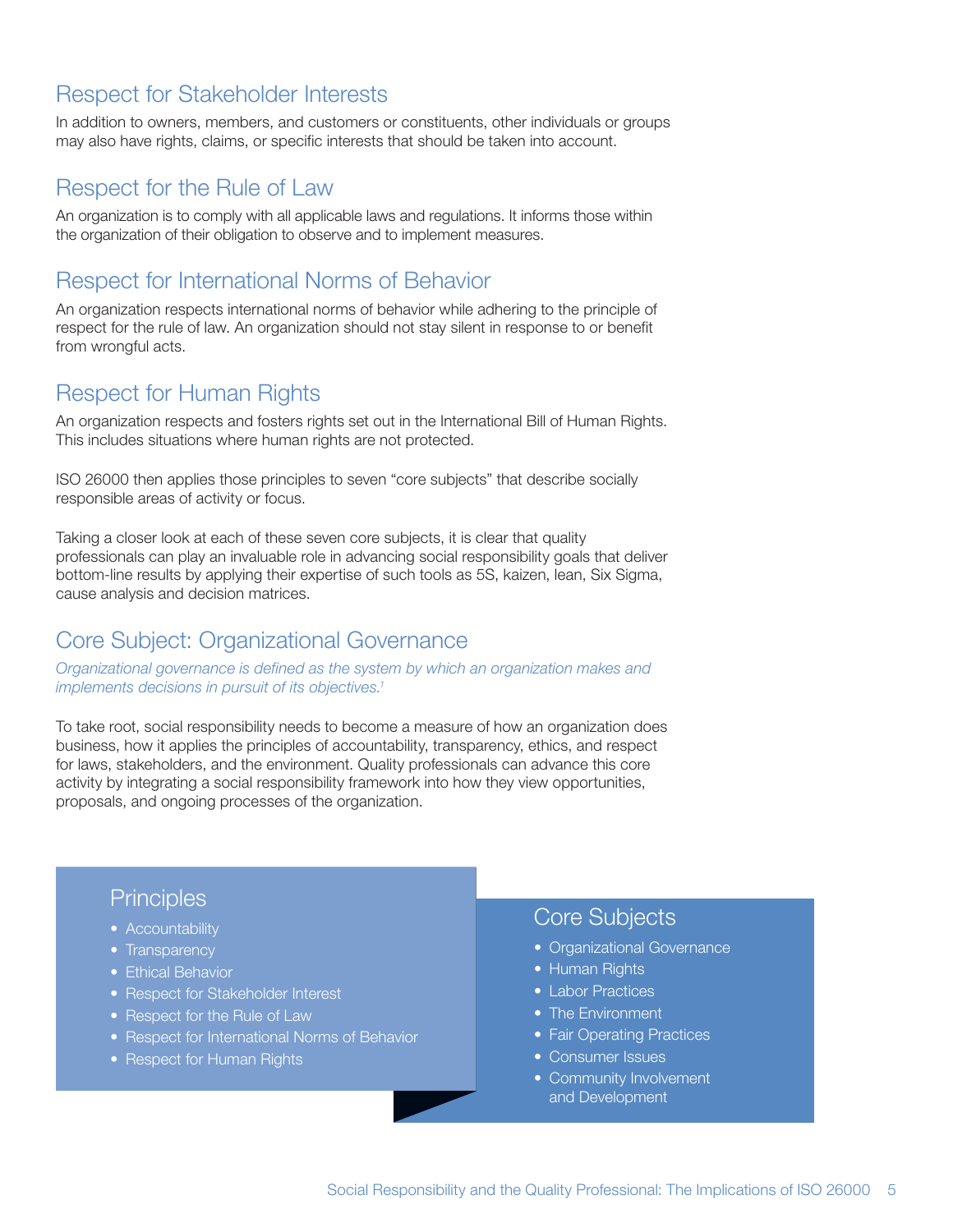#### Social Responsibility in Action: Potential Impact of Quality Across the Product Life Cycle



#### Core Subject: Human Rights

*Two subcategories are noted within this core subject. The first concerns civil and political rights and includes such rights as the right to life and liberty, equality before the law, and freedom of expression. The second category concerns economic, social, and cultural*  rights and includes such rights as the right to work, the right to food, the right to health, the *right to education, and the right to social security.1*

The document is clear that companies should, by reaching out to stakeholders and other parties, become informed about the conditions of and opportunities for populations that are or could be impacted by an organization's production/delivery of services. The work of quality professionals intersects with these issues of human rights on several fronts, including supplier and workforce selection, and evaluation or mitigation of the impact of corporate actions on the ability of individuals to lead a healthy, productive life.

#### Core Subject: Labor Practices

*The labor practices of an organization encompass all policies and practices related to work performed within, by, or on behalf of an organization. It also includes the responsibilities of an organization for work performed on its behalf by others, including subcontracted work.1*

Quality professionals can directly affect labor practices by ensuring that the processes requiring labor are efficient and safe – both within the organization and, to the extent possible, the organizations from which work is subcontracted or supplies procured.For example, many retailers have a "code of conduct" their suppliers must follow.Since quality inspectors regularly visit various suppliers to perform inspections, audits, etc., the responsibility for determining if a vendor environment is socially responsible may rest with the quality function.

#### Core Subject: The Environment

*Environmental impacts may be associated with the organization's use of living and nonliving resources, the location of the activities of the organization, the generation of pollution and wastes, and the implications of the organization's activities, products, and services for natural habitats.1*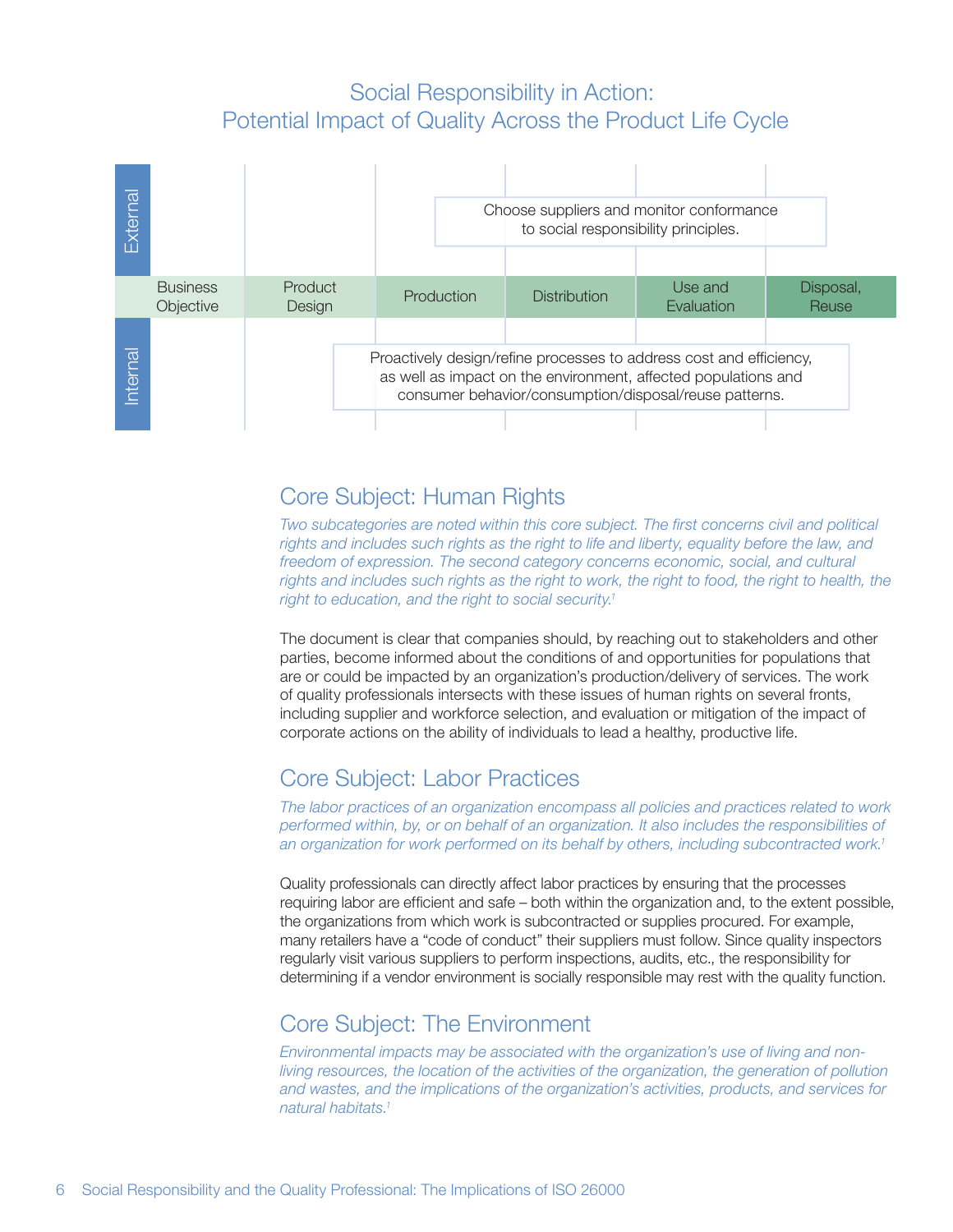The environment is arguably the core subject in which quality professionals can most strongly influence social responsibility. The choice of raw materials, processes employed, and resulting products and byproducts directly impact an organization's environmental footprint. Bringing a keen eye and innovative approach to proactive environmental management can dramatically improve sustainability, lessen detrimental effects, and produce cost-saving solutions. For example, by integrating knowledge of customer behavior quality professionals can help refine processes that decrease the volume of product required for use (thus decreasing raw materials required) or increase ease of recycling.

Specifically, quality professionals can apply their expertise to:

- Assess environmental impacts before starting a new activity or project.
- Implement planning, design, and operating practices as a way to minimize possible environmental burdens.
- Implement resource efficiency measures to reduce use of energy, water, and other resources considering best-practice indicators and other benchmarks.
- Aim for carbon neutrality by implementing measures to offset remaining greenhouse gas (GHG) emissions.
- Progressively use a greater proportion of products from suppliers meeting the requirements of standards and certification schemes. In purchasing, give preference to products or services with minimized impacts.

### Core Subject: Fair Operating Practices

*Fair operating practices concern ethical conduct in an organization's dealings with other organizations and individuals. These include relationships between organizations and government agencies, as well as between organizations and their partners, suppliers, contractors, and competitors, and the associations of which they are members.1*

Quality professionals can help drive fair operating practices by ensuring their activities support the integrity of the individuals and environments encountered. They can implement socially responsible practices throughout the value chain, including enhancing the capacity of all organizations in the value chain to meet socially responsible objectives.

#### Core Subject: Consumer Issues

*Organizations that provide projects and services to consumers, as well as other customers, have responsibilities to those consumers and customers. Responsibilities include providing education and accurate information, using fair, transparent, and helpful marketing information and contractual processes, and promoting sustainable consumption. They also involve minimizing risk from the use of products and services, as well as protecting the security of personal information and the privacy of consumers.1*

Quality professionals already focus on maximizing customer value by decreasing error and improving functionality of company products and services. In fulfilling this social responsibility objective, quality professionals can also apply their expertise toward designing products that are usable by all people, to the greatest extent possible, without the need for adaptation or specialized design; eliminating/minimizing any negative health and environmental impacts of products and services such as noise and waste; and focusing on the reuse/repair/recycling of products and packaging.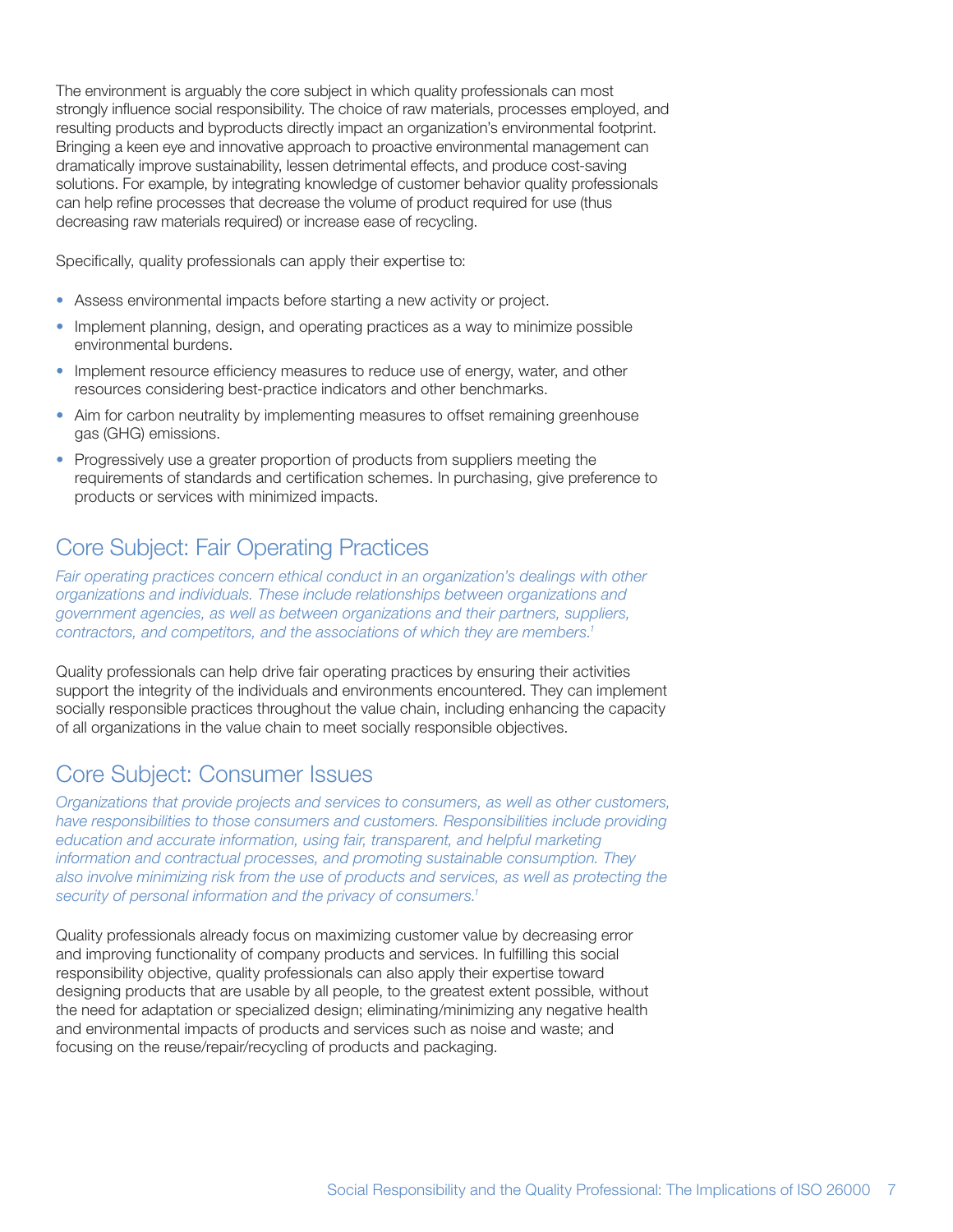### Core Subject: Community Involvement and Development

*Organizations have a relationship with the communities in which they operate. Community involvement is an organization's proactive outreach to the community. It is aimed at preventing and solving problems, fostering partnerships with local organizations and stakeholders, and aspiring to be a good organizational citizen of the community.1*

ISO 26000 asserts that organizations are part of the communities they impact and not merely objective parties.As such, organizations have a responsibility to support and sustain those communities. Including the voice of stakeholders is viewed as critical, and quality professionals can help ensure those perspectives are integrated into decision making. In addition, quality professionals can influence how local suppliers and knowledge sources can be integrated and how organizational learning can be extended to the community.

Quality professionals can advance an organization's social responsibility agenda by applying their knowledge and expertise to each phase of the product life cycle, as well as to the operation of suppliers and use of the product by consumers. For a more granular look at specific production considerations related to corporate responsibility, see Appendix C of ASQ's *Comprehensive Organizational Assessment: Checklist for 100 Corporate Sustainability Considerations to Benchmark.*<sup>7</sup>

## Survey Results

To better gauge the understanding and involvement of quality professionals in current strategies surrounding social responsibility, a survey was administered to a subset of ASQ members and nonmembers in September 2010. A total of 1,027 individuals participated, although participation across the questionnaire was uneven. This finding alone speaks to gaps in knowledge and highlights the opportunity for education both from an individual and organizational perspective.

#### Awareness/Leadership

Respondents were asked about their level of familiarity with the concept of social responsibility. Approximately 60 percent of respondents say they are very familiar/familiar, while 40 percent are only somewhat familiar or not at all familiar.This may relate to the fact that many organizations have yet to embrace social responsibility strategically and apply it consistently.

Supporting this finding is that three in 10 respondents either do not have knowledge of their organization's activities or see them as limited or emerging:

- 12 percent of respondents state they don't know what their organization is doing in the area of social responsibility.
- 9 percent see their organization's efforts as solely focused on charitable giving.
- 5 percent do not believe their organization currently engages in any social responsibility efforts.
- 4 percent feel their organization is planning to integrate social responsibility into its strategies.

Among remaining respondents, 42 percent relay that their organization engages in social responsibility in some areas but does not have a fully integrated strategy, while only 28 percent say their organization's efforts are fully integrated and proactive.

Consumers,

customers, investors and donors are, in various ways, exerting financial influence on organizations in relation to social responsibility. The expectations of society regarding the performance of organizations continues to grow.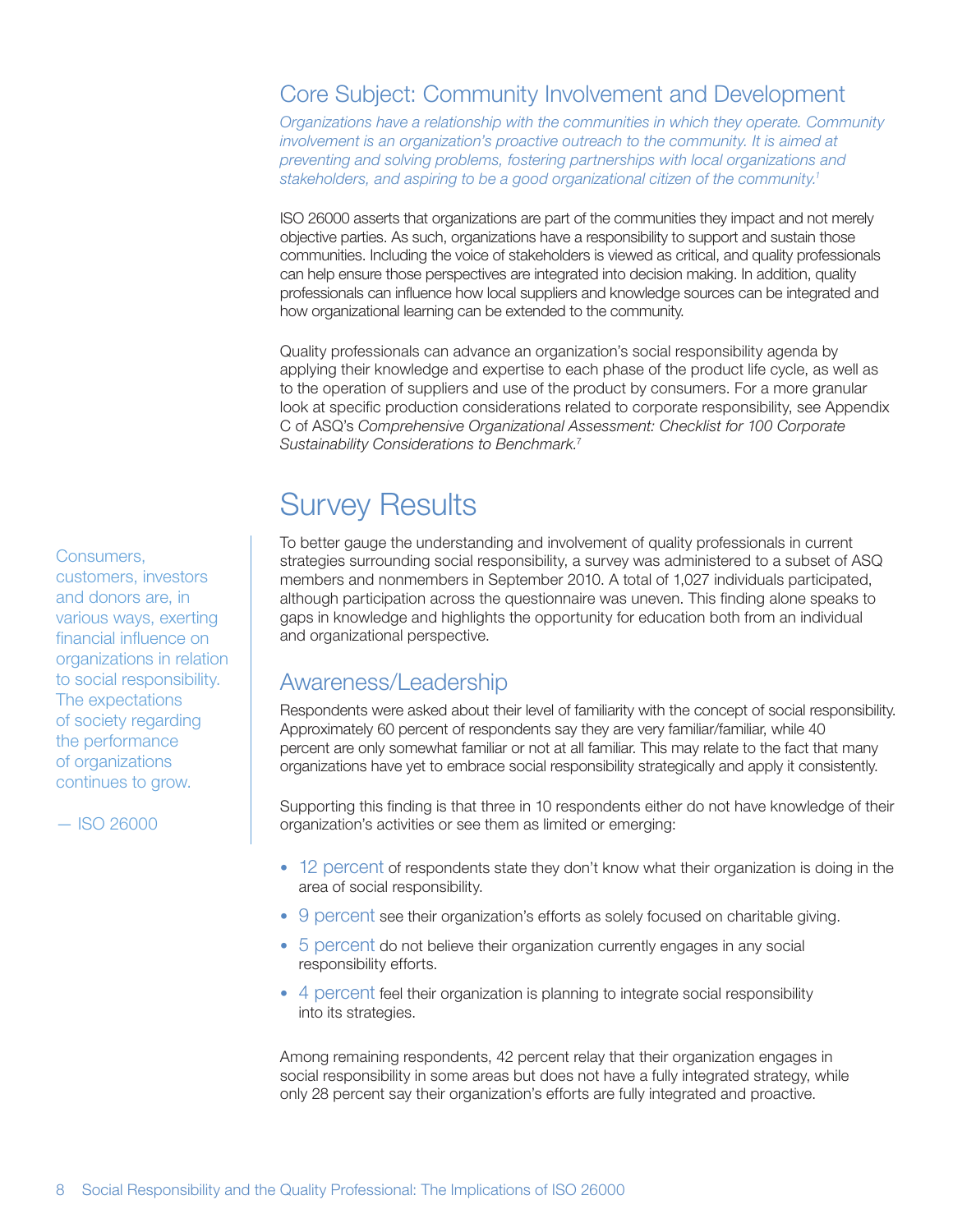Responsibility for leadership of social responsibility efforts is clearly seen as coming from the top as two-thirds of respondents point to the C-Suite, an executive committee or upper management team as responsible for leading such efforts.When asked if their organization's quality professionals are included in social responsibility efforts, approximately 40 percent of respondents either state that they do not know or they did not answer the question, indicating a high degree of uncertainty.

Among those who did respond:

- 51 percent say "Yes," quality professionals are included in organizational efforts around social responsibility.
- 21 percent say "No."
- 28 percent say they "Don't know."

The overall picture is fragmented. Lacking clear directives and the involvement of quality, corporate efforts may not be maximizing potential benefits.

### Social Responsibility as a Driver

Though respondents may lack an understanding of exact strategies, there is a general belief that social responsibility is good for business and that this will continue to grow in importance.

Because of the distance between quality professionals and the social responsibility activities of their organization, the results of the following chart may not accurately represent actual knowledge. Rather, they may speak to general perceptions about the likely impact on these areas. Those areas perceived to realize the greatest gain from such efforts are general reputation and the ability to take advantage of opportunities. Achieving financial outcomes, mitigating risk (which also carries a financial measure), and media relations are seen as less affected by social responsibility efforts.



### Social Responsibility Plays a Key Role In…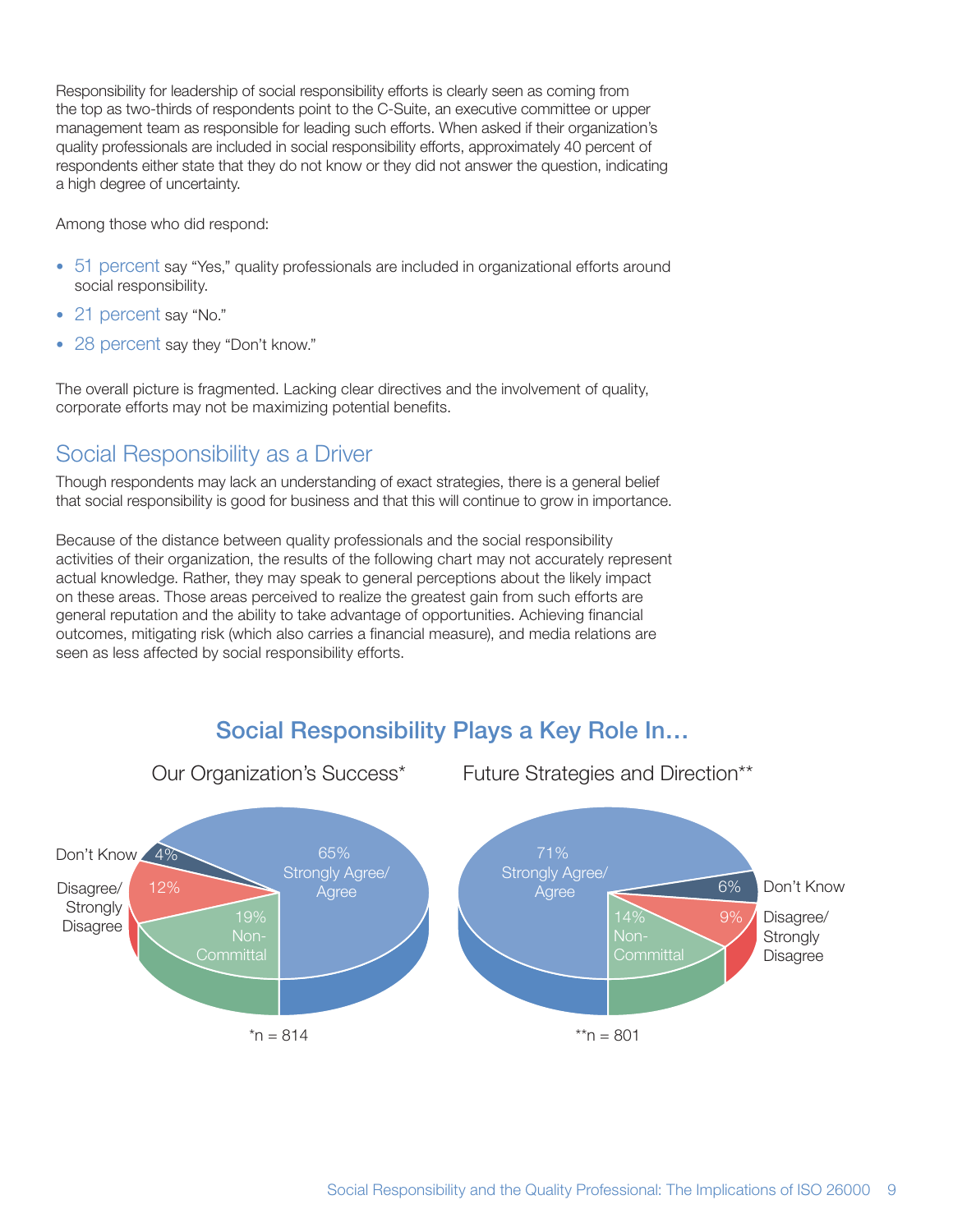### How Do Your Social Responsibility Efforts Impact the Following?

|                                                                             | Very/Positively<br>Impact | No Impact | Very/Negatively<br>Impact |
|-----------------------------------------------------------------------------|---------------------------|-----------|---------------------------|
| General reputation of your organization                                     | 81%                       | 15%       | 4%                        |
| Your ability to take advantage of opportunities                             | 71%                       | 26%       | 3%                        |
| The reputation of your organization<br>among investors, financial community | 68%                       | 29%       | 3%                        |
| The relationship of your organization<br>to suppliers/potential suppliers   | 68%                       | 24%       | 8%                        |
| Your organization's ability to attract<br>desired employees                 | 67%                       | 31%       | 2%                        |
| Your organization's ability to attract customers                            | 66%                       | 31%       | 3%                        |
| Your organization's ability to retain<br>desired employees                  | 60%                       | 35%       | 4%                        |
| Employee morale and productivity                                            | 60%                       | 35%       | 4%                        |
| Your organization's ability to retain customers                             | 58%                       | 37%       | 5%                        |
| Your organization's ability to achieve<br>desired financial outcomes        | 56%                       | 39%       | 4%                        |
| Your organization's ability to mitigate risk                                | 56%                       | 36%       | 8%                        |
| The relationship of your organization<br>with the media                     | 49%                       | 36%       | 5%                        |

Avg  $n = 616$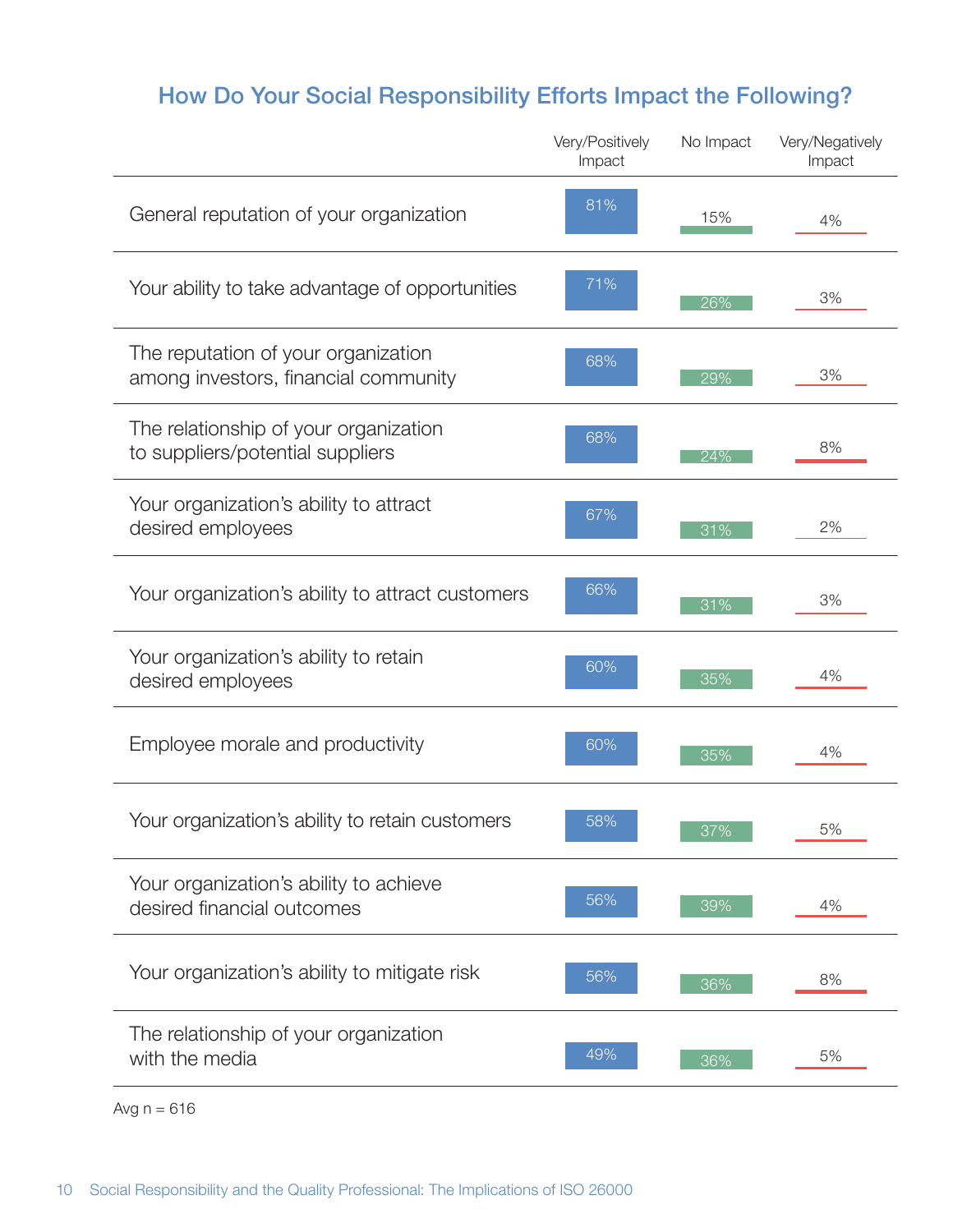### Social Responsibility Impact on Quality

When asked if the ISO 26000 standard will impact the ongoing skills/behaviors required of quality professionals, most respondents are uncertain. This aligns with the fact that only 60 percent of respondents are familiar/very familiar with the concept of social responsibility. Lacking a fully fleshed out understanding of the issue and its ramifications, it may be difficult for respondents to speculate on the evolving role of the quality professional in this arena. It is likely that most are already engaged in activities that fall under the general heading of social responsibility (e.g., maximizing use of resources, minimizing waste), but lacking the actual definition or directive from their companies, fail to categorize it as such.

## Advancing a Social Responsibility Strategy With Quality

For the quality professional to maximize his or her impact within social responsibility, as well as other core organizational efforts, strong relationships will need to be forged with leadership. In May 2010, ASQ convened an Executive Roundtable of senior-level leaders to discuss top CEO challenges and how the quality function can better support these critical initiatives. These findings can help set the stage for more effective interactions.

#### To better align with leadership, quality can:

- Build the business case for quality by tying the quality plan to the organization's business plan. Show quality's contribution to topline growth and bottom-line revenue. Have leadership sit in on quality reviews. Build relationships with leaders.
- Position quality as internal consultants and advocates, rather than "cops."
- Make information visible and utilizable beyond the quality function. Train other areas of the organization on the use of tools and metrics so quality becomes standard measurement.
- Tell a story, rather than simply report outcomes. Use customer testimonials and measures. Simplify rather than "complexify." Provide information on the lifetime value of the brand.
- Engage in feedback systems surveys, hotlines, and social media.
- Innovate by applying new perspectives, new patterns, and new cycles. Help drive risk-taking.
- Know the competition and their strengths.
- Promote the best people to and from the quality function. Support growth through short-term assignments, job shadowing, visible career pathing, and flexible work arrangements.

As is suggested in the above list, enhancing skills in strategic planning, communication, negotiation, and conflict resolution will increase the effectiveness of quality professionals. Organizations can help to strengthen these skills through training, mentoring opportunities and project management; and seeking these competencies, even if not well developed, in new hires.

Social responsibility, however, also entails actions beyond legal compliance and the recognition of obligations to others that are not legally binding. These obligations arise out of widely shared ethical and other values.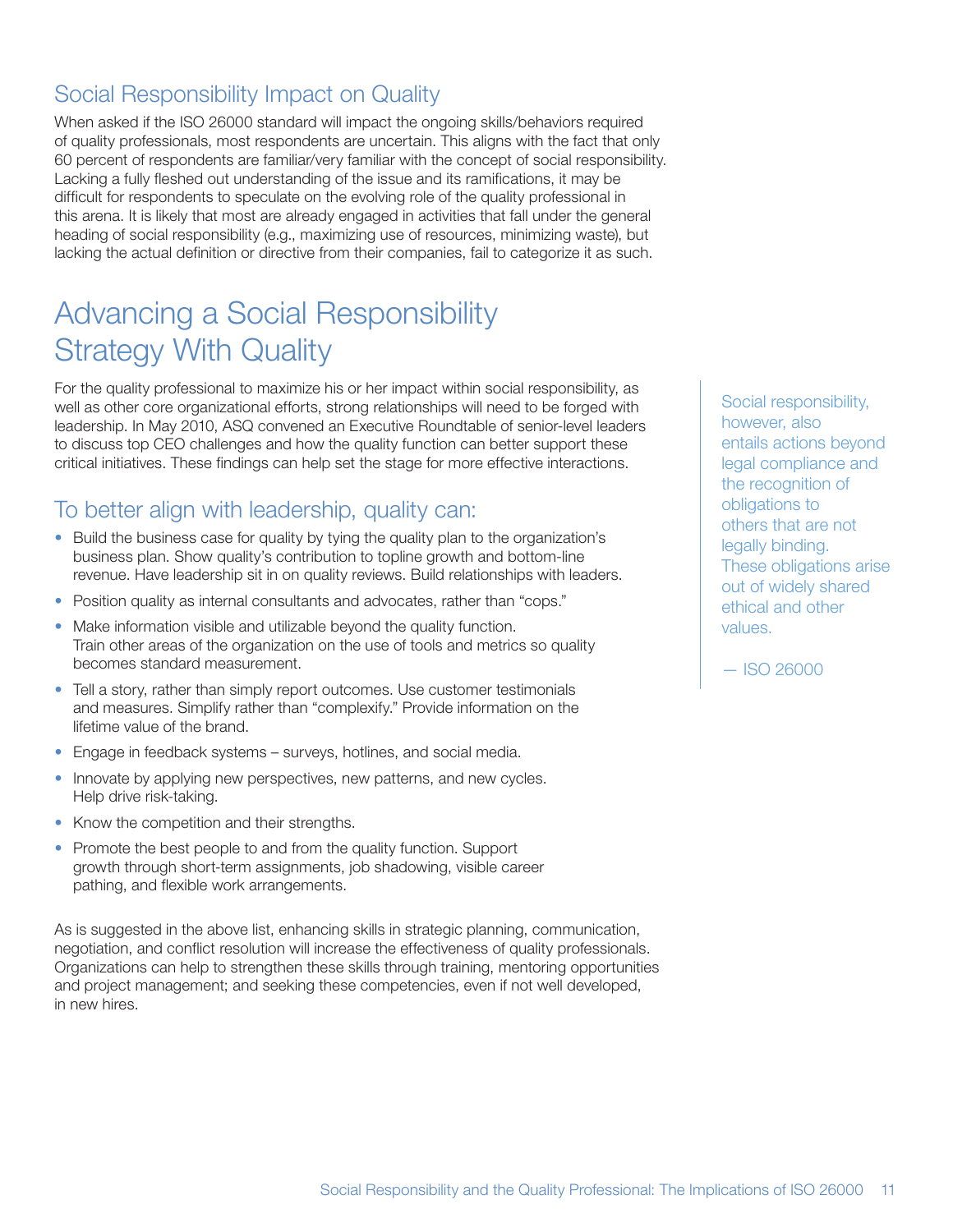To advance the tenets of social responsibility, it will be critical to help Quality Professionals refine their skills in:

- Strategic planning
- **Communication**
- **Negotiation**
- Conflict resolution
- Data capture, analysis, and packaging

#### Then, together, quality and leadership can:

- 1. Craft a policy addressing social responsibility and create a plan to implement it more fully. It can be helpful for organizations to select one to three critical areas for an initial focus, leveraging the organization's mission. For each of these areas, create:
	- Measurable objectives, including interim goals.
	- A budget.
	- An implementation schedule.
	- A plan to determine if additional resources will be required.
- 2. Obtain support from other entities that will be affected by the organization's commitment. Establish and conduct orientation/training sessions with management emphasizing the reasons for this focus and potential changes that may be needed to successfully implement social responsibility, timelines, and projected benefits for organizations and stakeholders.
- 3. Manage implementation of the plan using traditional quality and project management tools and techniques, including frequent feedback on progress and problems. Maintain continuous communication among management, quality, and the entire organization.

### In Conclusion

The requirement for an enhanced focus on social responsibility is clear, even if measured only by the fact that finite resources and bottom-line expectations demand it. Inherent in this requirement is the opportunity to do well by doing good. Decreased costs, increased customer and employee loyalty, preferred supplier status and more can be gained by implementing a strategic social responsibility plan. As ASQ CEO Paul Borawski notes, "Quality is the methodology to advance the application of social responsibility." The key for quality will be partnering with organizational leaders to raise the stature of this issue across the organization, and integrate it into all aspects of the product/service cycle. It behooves quality professionals to expand their understanding of social responsibility in order to identify opportunities and maximize their impact.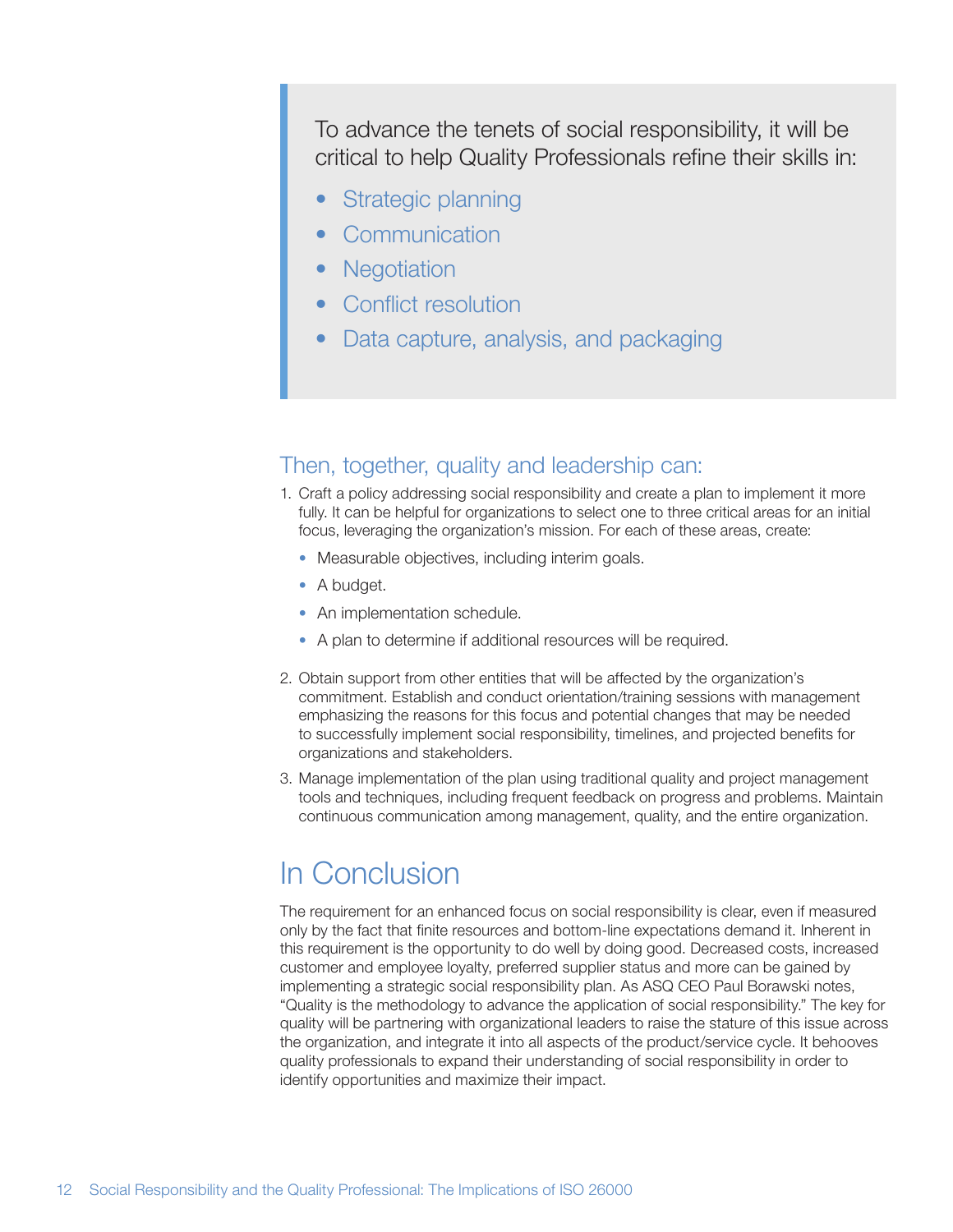## ASQ

ASQ is a global community of people dedicated to quality who share the ideas and tools that make our world work better. With millions of individual and organizational members of the community in 150 countries, ASQ has the reputation and reach to bring together the diverse quality champions who are transforming the world's corporations, organizations and communities to meet tomorrow's critical challenges. ASQ is headquartered in Milwaukee, Wis., with national service centers in China, India and Mexico. Learn more about ASQ's members, mission, technologies and training at www.asq.org.

## Manpower Professional

As a world leader in professional employment services for more than 40 years, Manpower Professional delivers talent and project solutions in the areas of engineering, finance, IT, and clinical/scientific and business operations. Every day more than 10,000 consultants help our clients achieve their business objectives.

Manpower Professional is part of Manpower Inc., a world leader in innovative workforce solutions, creating and delivering services that enable its clients to win in the changing world of work.Manpower's worldwide network of 4,000 offices in 82 countries enables the company to meet with needs of its 400,000 clients per year. www.manpowerprofessional.com

## Acknowledgements

ASQ and Manpower Professional gratefully acknowledge the assistance of the following individuals in advancing this paper: Janet Arnold-Grych, Jan Tucker, Bjørn Andersen, Pradip Mehta, Russ Westcott, Katrina Harris and Milt Krivokuca.